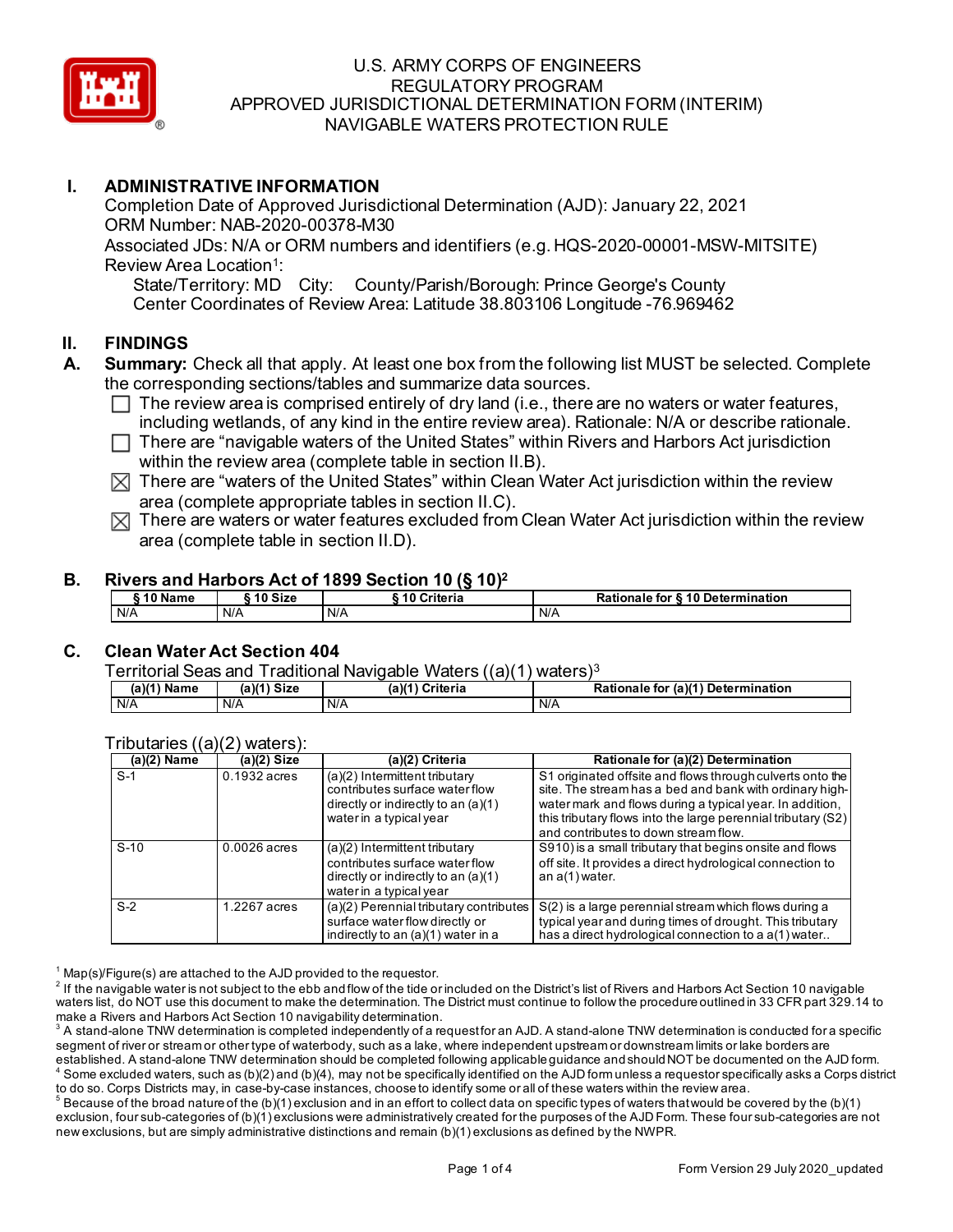

|       |                | typical year                                                             |                                                                                                                            |
|-------|----------------|--------------------------------------------------------------------------|----------------------------------------------------------------------------------------------------------------------------|
| $S-3$ | $0.0192$ acres | (a)(2) Intermittent tributary<br>contributes surface water flow          | S(3) is an intermittent stream that has a direct<br>hydrological connection to an a (1) water. This tributary              |
|       |                | directly or indirectly to an $(a)(1)$                                    | flows into the S(2) tributary onsite.                                                                                      |
|       |                | water in a typical year                                                  |                                                                                                                            |
| $S-4$ | $0.0607$ acres | (a)(2) Intermittent tributary                                            | S(4) is located within the existing horse pasture and                                                                      |
|       |                | contributes surface water flow<br>directly or indirectly to an $(a)(1)$  | begins as a seep within the field. It becomes confined<br>and has a direct hydrological connection to an a (1)             |
|       |                | water in a typical year                                                  | water. It lows during a typical year.                                                                                      |
| $S-5$ | $0.1242$ acres | (a)(2) Perennial tributary contributes                                   | S(5) is located with the horse pasture and includes flow                                                                   |
|       |                | surface water flow directly or<br>indirectly to an (a)(1) water in a     | from S(4). The tributary provides a direct hydrological<br>connection to an a(1) water offsite. The tributary flows        |
|       |                | typical year                                                             | year round and during a typical year.                                                                                      |
| $S-6$ | 1046 feet      | (a)(2) Intermittent tributary<br>contributes surface water flow          | S(6) is a large tributary that begins offsite and flows into<br>a culvert and is piped into tributary S(5). This tributary |
|       |                | directly or indirectly to an (a)(1)<br>water in a typical year           | has a direct hydrological connection to an a(1) water<br>and flows during a typical year.                                  |
| $S-7$ | $0.0209$ acres | (a)(2) Perennial tributary contributes<br>surface water flow directly or | S(7) is a large perennial system which begins off<br>property and flows along the property boundary. This                  |
|       |                | indirectly to an (a)(1) water in a                                       | tributary flow year round during a typical year. The                                                                       |
|       |                | typical year                                                             | tributary has a direct hydrological connection to an $a(1)$                                                                |
|       |                |                                                                          | water.                                                                                                                     |
| $S-9$ | $0.0523$ acres | (a)(2) Intermittent tributary<br>contributes surface water flow          | S(9) is a small tributary which begins as a collection of                                                                  |
|       |                |                                                                          | seeps and flows during a typical year. The tributary                                                                       |
|       |                | directly or indirectly to an $(a)(1)$<br>water in a typical year         | flows into a culvert which includes the flows from S(5)<br>and has a direct hydrological connection to an a(1)             |
|       |                |                                                                          | tributary.                                                                                                                 |

## Lakes and ponds, and impoundments of jurisdictional waters ((a)(3) waters):

| (a)(3) Name | Size   | (a)(3)   | (a)(3) Determination |
|-------------|--------|----------|----------------------|
|             | (a)(3) | Criteria | <b>Rationale for</b> |
| I N/A       | N/A    | N/A      | N/A                  |

#### Adjacent wetlands ((a)(4) waters):

| $(a)(4)$ Name | $\overline{\phantom{a}}$<br>$(a)(4)$ Size | (a)(4) Criteria                           | Rationale for (a)(4) Determination                    |
|---------------|-------------------------------------------|-------------------------------------------|-------------------------------------------------------|
| $W-1$         | $0.2104$ acres                            | $(a)(4)$ Wetland abuts an $(a)(1)-(a)(3)$ | This wetland touches an (a)(2) water and provides a   |
|               |                                           | water                                     | direct hydrological surface connection.               |
| $W-12$        | 0.0181 acres                              | $(a)(4)$ Wetland abuts an $(a)(1)-(a)(3)$ | This wetland touches an (a)(2) water and provides a   |
|               |                                           | water                                     | direct hydrological surface connection.               |
| $W-13$        | $0.0074$ acres                            | $(a)(4)$ Wetland abuts an $(a)(1)-(a)(3)$ | This wetland touches an $(a)(2)$ water and provides a |
|               |                                           | water                                     | direct hydrological surface connection.               |
| $W-14$        | $0.0006$ acres                            | $(a)(4)$ Wetland abuts an $(a)(1)-(a)(3)$ | This wetland touches an (a)(2) water and provides a   |
|               |                                           | water                                     | direct hydrological surface connection.               |
| $W-15$        | $0.0016$ acres                            | $(a)(4)$ Wetland abuts an $(a)(1)-(a)(3)$ | This wetland touches an (a)(2) water and provides a   |
|               |                                           | water                                     | direct hydrological surface connection.               |
| $W-16$        | $0.0022$ acres                            | $(a)(4)$ Wetland abuts an $(a)(1)-(a)(3)$ | This wetland touches an (a)(2) water and provides a   |
|               |                                           | water                                     | direct hydrological surface connection.               |
| $W-17$        | $0.0017$ acres                            | $(a)(4)$ Wetland abuts an $(a)(1)-(a)(3)$ | This wetland touches an (a)(2) water and provides a   |
|               |                                           | water                                     | direct hydrological surface connection.               |
| $W-18$        | $0.0056$ acres                            | $(a)(4)$ Wetland abuts an $(a)(1)-(a)(3)$ | This wetland touches an (a)(2) water and provides a   |
|               |                                           | water                                     | direct hydrological surface connection.               |

 $1$  Map(s)/Figure(s) are attached to the AJD provided to the requestor.

 $^2$  If the navigable water is not subject to the ebb and flow of the tide or included on the District's list of Rivers and Harbors Act Section 10 navigable waters list, do NOT use this document to make the determination. The District must continue to follow the procedure outlined in 33 CFR part 329.14 to make a Rivers and Harbors Act Section 10 navigability determination.

 $^{\rm 3}$  A stand-alone TNW determination is completed independently of a request for an AJD. A stand-alone TNW determination is conducted for a specific segment of river or stream or other type of waterbody, such as a lake, where independent upstream or downstream limits or lake borders are established. A stand-alone TNW determination should be completed following applicable guidance and should NOT be documented on the AJD form.  $^4$  Some excluded waters, such as (b)(2) and (b)(4), may not be specifically identified on the AJD form unless a requestor specifically asks a Corps district

to do so. Corps Districts may, in case-by-case instances, choose to identify some or all of these waters within the review area.  $^5$  Because of the broad nature of the (b)(1) exclusion and in an effort to collect data on specific types of waters that would be covered by the (b)(1) exclusion, four sub-categories of (b)(1) exclusions were administratively created for the purposes of the AJD Form. These four sub-categories are not new exclusions, but are simply administrative distinctions and remain (b)(1) exclusions as defined by the NWPR.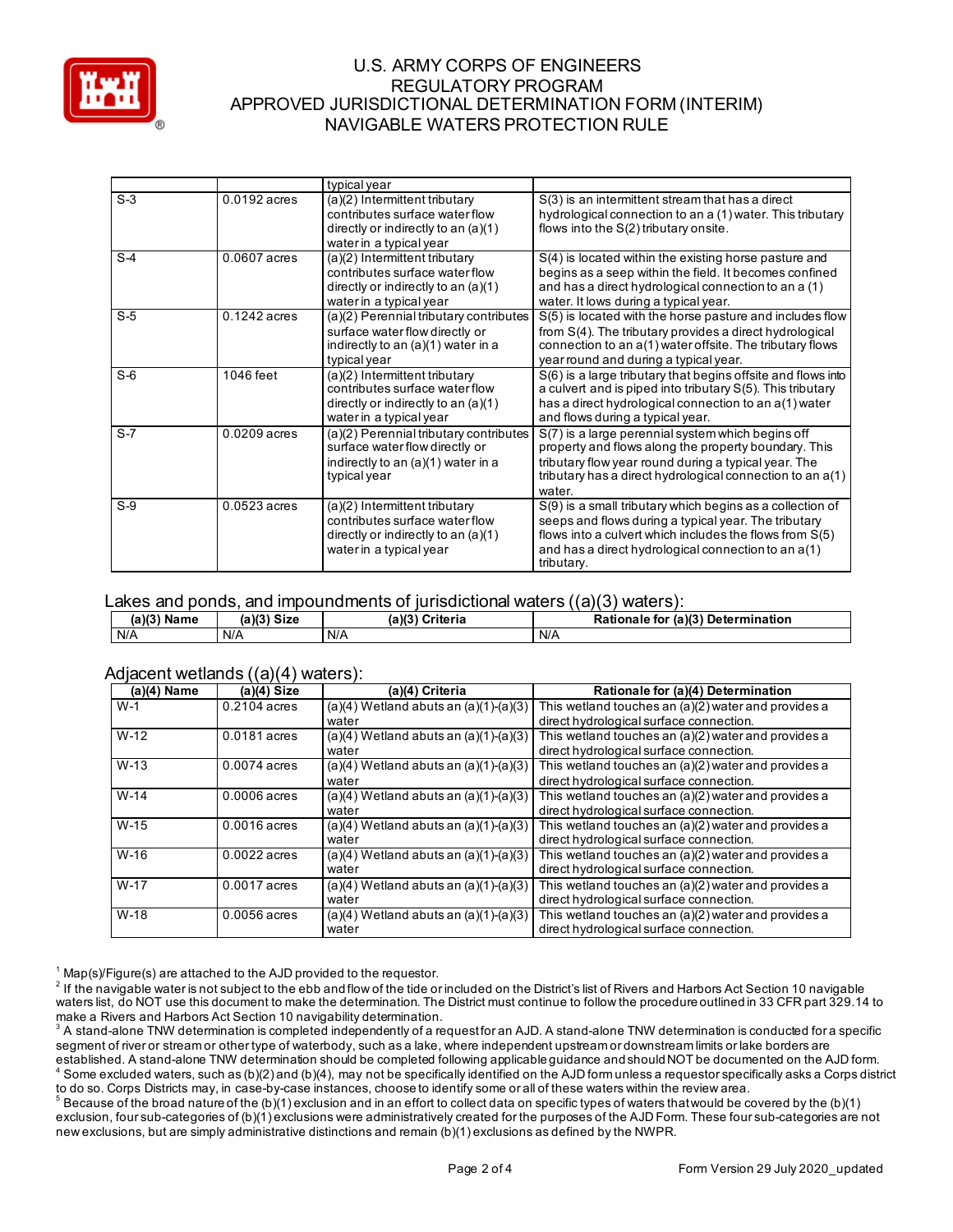

| $W-19$  | 0.0087 acres   | $(a)(4)$ Wetland abuts an $(a)(1)-(a)(3)$<br>water                                         | This wetland touches an (a)(2) water and provides a<br>direct hydrological surface connection.                                          |
|---------|----------------|--------------------------------------------------------------------------------------------|-----------------------------------------------------------------------------------------------------------------------------------------|
| $W-20$  | $0.0732$ acres | $(a)(4)$ Wetland abuts an $(a)(1)-(a)(3)$<br>water                                         | This wetland touches an (a)(2) water and provides a<br>direct hydrological surface connection.                                          |
| $W-22$  | $0.0009$ acres | $(a)(4)$ Wetland abuts an $(a)(1)-(a)(3)$<br>water                                         | This wetland touches an (a)(2) water and provides a<br>direct hydrological surface connection.                                          |
| $W-3$   | 0.0157 acres   | $(a)(4)$ Wetland abuts an $(a)(1)-(a)(3)$<br>water                                         | This wetland touches an (a)(2) water and provides a<br>direct hydrological surface connection.                                          |
| $W-4$   | $0.0109$ acres | $(a)(4)$ Wetland abuts an $(a)(1)-(a)(3)$<br>water                                         | This wetland touches an (a)(2) water and provides a<br>direct hydrological surface connection.                                          |
| W-5     | $0.0103$ acres | $\sqrt{(a)(4)$ Wetland abuts an $\sqrt{(a)(1)}$ - $\sqrt{(a)(3)}$<br>water                 | This wetland touches an (a)(2) water and provides a<br>direct hydrological surface connection.                                          |
| $W-6$   | $0.8346$ acres | (a)(4) Wetland inundated by flooding<br>from an $(a)(1)-(a)(3)$ water in a<br>typical year | This wetland is located within the floodplain of an (a)(2)<br>tributary. The wetland is inundated by flooding during a<br>typical year. |
| $W - 7$ | $0.0132$ acres | $(a)(4)$ Wetland abuts an $(a)(1)-(a)(3)$<br>water                                         | This wetland touches an (a)(2) water and provides a<br>direct hydrological surface connection.                                          |
| $W-8$   | 4.714 acres    | $(a)(4)$ Wetland abuts an $(a)(1)-(a)(3)$<br>water                                         | This wetland touches an (a)(2) water and provides a<br>direct hydrological surface connection.                                          |
| $W-9$   | $0.0242$ acres | $(a)(4)$ Wetland abuts an $(a)(1)-(a)(3)$<br>water                                         | This wetland touches an (a)(2) water and provides a<br>direct hydrological surface connection.                                          |

# **D. Excluded Waters or Features**

Excluded waters  $((b)(1) - (b)(12))^4$ :

| <b>Exclusion Name</b> | <b>Exclusion Size</b> | <b>Exclusion</b> <sup>5</sup>                                                                                                                                                                                         | <b>Rationale for Exclusion Determination</b>                                                                                                                                                             |
|-----------------------|-----------------------|-----------------------------------------------------------------------------------------------------------------------------------------------------------------------------------------------------------------------|----------------------------------------------------------------------------------------------------------------------------------------------------------------------------------------------------------|
| $S-8$                 | $0.1338$ acres        | (b)(1) Lake/pond or impoundment<br>that does not contribute surface<br>water flow directly or indirectly to an<br>(a)(1) water and is not inundated by<br>flooding from an $(a)(1)-(a)(3)$ water<br>in a typical year | S-8 is an intermittent stream channel that becomes a<br>losing stream. The water goes into the ground water<br>table and does not maintain a surface hydrological<br>connection.                         |
| $W-2$                 | $0.0208$ acres        | (b)(1) Non-adjacent wetland                                                                                                                                                                                           | Wetland-2 does not have a direct hydrological surface<br>connection to a tributary, in not inundated by flooding,<br>and is not separated by a natural barrier.                                          |
| $W-10$                | 0.1367 acres          | (b)(1) Non-adjacent wetland                                                                                                                                                                                           | W-10 is connected to an (a)(2) tributary through a non-<br>jurisdictional ditch. This wetland is not inundated by<br>flooding or separated by a natural barrier. This wetland<br>is considered isolated. |
| $W-11$                | 0.0332 acres          | (b)(1) Non-adjacent wetland                                                                                                                                                                                           | Wetland-11 does not have a direct hydrological surface<br>connection to a tributary, in not inundated by flooding,<br>and is not separated by a natural barrier. This wetland<br>is considered isolated  |
| $W-24$                | $0.1058$ acres        | (b)(1) Non-adjacent wetland                                                                                                                                                                                           | Wetland-24 does not have a direct hydrological surface<br>connection to a tributary, in not inundated by flooding,<br>and is not separated by a natural barrier. This wetland<br>is considered isolated  |

# **III. SUPPORTING INFORMATION**

 $^5$  Because of the broad nature of the (b)(1) exclusion and in an effort to collect data on specific types of waters that would be covered by the (b)(1) exclusion, four sub-categories of (b)(1) exclusions were administratively created for the purposes of the AJD Form. These four sub-categories are not new exclusions, but are simply administrative distinctions and remain (b)(1) exclusions as defined by the NWPR.

 $1$  Map(s)/Figure(s) are attached to the AJD provided to the requestor.

 $^2$  If the navigable water is not subject to the ebb and flow of the tide or included on the District's list of Rivers and Harbors Act Section 10 navigable waters list, do NOT use this document to make the determination. The District must continue to follow the procedure outlined in 33 CFR part 329.14 to make a Rivers and Harbors Act Section 10 navigability determination.

 $^{\rm 3}$  A stand-alone TNW determination is completed independently of a request for an AJD. A stand-alone TNW determination is conducted for a specific segment of river or stream or other type of waterbody, such as a lake, where independent upstream or downstream limits or lake borders are established. A stand-alone TNW determination should be completed following applicable guidance and should NOT be documented on the AJD form.

 $^4$  Some excluded waters, such as (b)(2) and (b)(4), may not be specifically identified on the AJD form unless a requestor specifically asks a Corps district to do so. Corps Districts may, in case-by-case instances, choose to identify some or all of these waters within the review area.